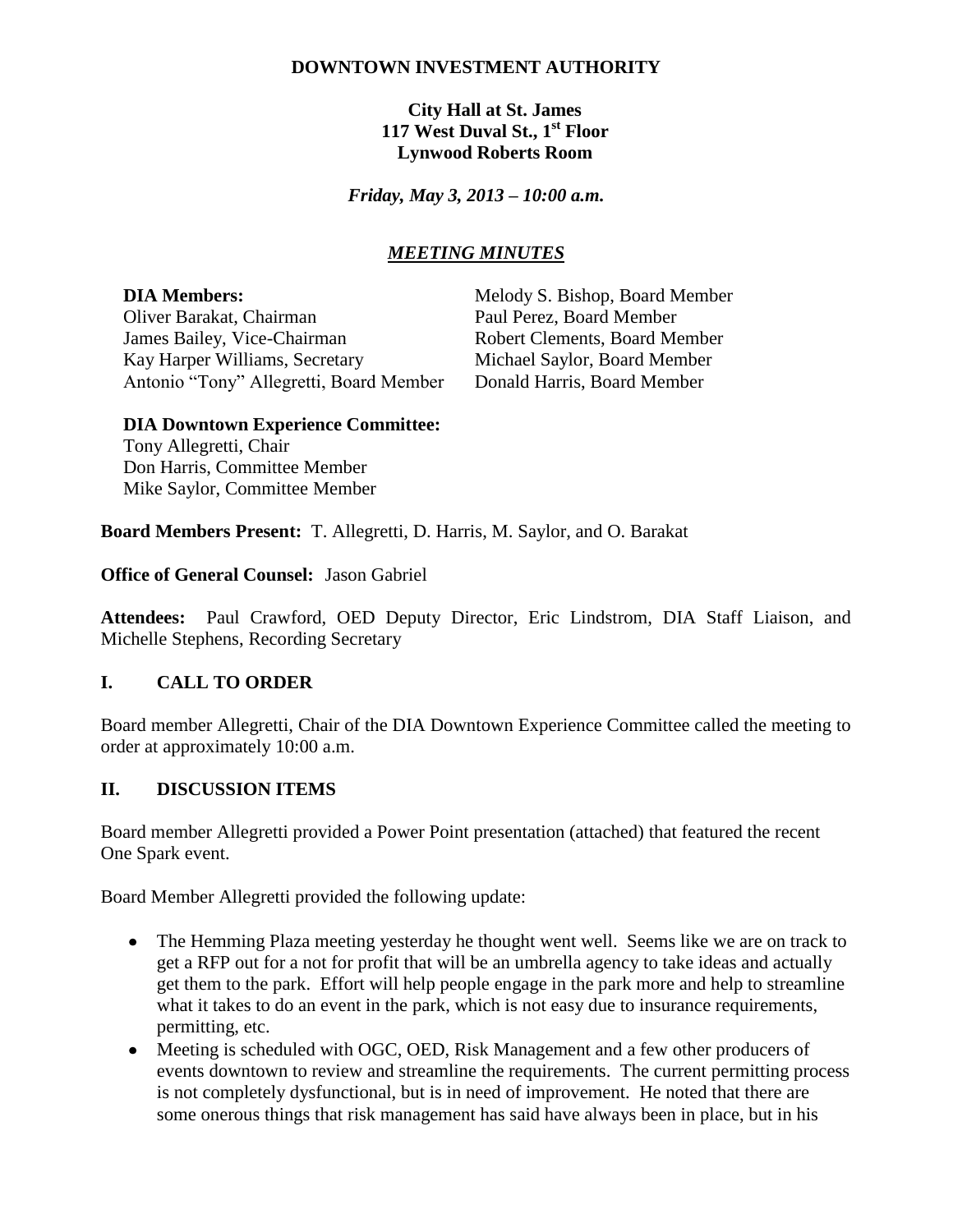opinion are a bit prohibitive to those wanting to do things downtown. From that meeting the group will come up with ways to either streamline the process, draft a new ordinance if necessary, etc.

• Suggested moving the meeting from 4:00 or 5:00 pm versus 10:00 am. Those present had no objection to moving the meeting to 4:00 pm.

Board member Bishop commented that she thinks there is an overlap between the Experience Committee and the Environment Committee suggesting in an effort to use time more wisely we need to either understand clearly what the differences are or possibly combine them.

Board member Bishop referenced

Board member Allegretti ask Jack Shad about the bicycle corral and/or possible metered space absorption. Mr. Shad replied regarding the bike corrals that he met with Public Works and they were fine with the concept, they don't think legislative action is needed to make it happen. Basically, a plan is needed, code requirements, insurance requirements, funding, etc. Temporary pop-up bicycle parking may not be an issue but doing anything longer term or leasing space to a private business may require legislation.

Chair Barakat commented as DIA enters its second year and we have a lot of momentum with a lot of events happening downtown asked Board member Allegretti what he thinks the DIA's role should be going forward with all of these events referencing the Cultural Council, DVI, the Chamber, ad-hoc groups, etc. Board member Allegretti replied that he sees the Committee serving as clearing house assisting people interested in having events downtown.

Referencing the Shipyards RFI

# **III. PUBLIC COMMENTS**

Bruce Foraker: Mentioned that the Charles Adams-class Destroyer as a floating museum could be an ongoing experience downtown. Docking space is needed and six acres of land, suggested the COJ could donate 6 acres of the Shipyards property to the Adams Museum Foundation with the stipulation that if the museum is not successful the land would go back to the city, and suggested that about \$400,000 of the money that became available to the DIA could be used for work needed on the bulk head area.

John Nooney: Would like for the DIA to support the boat ramp master plan for 2013, mentioned the floating dock at the shipyards being excluded from the RFI.

# **IV. ADJOURMENT**